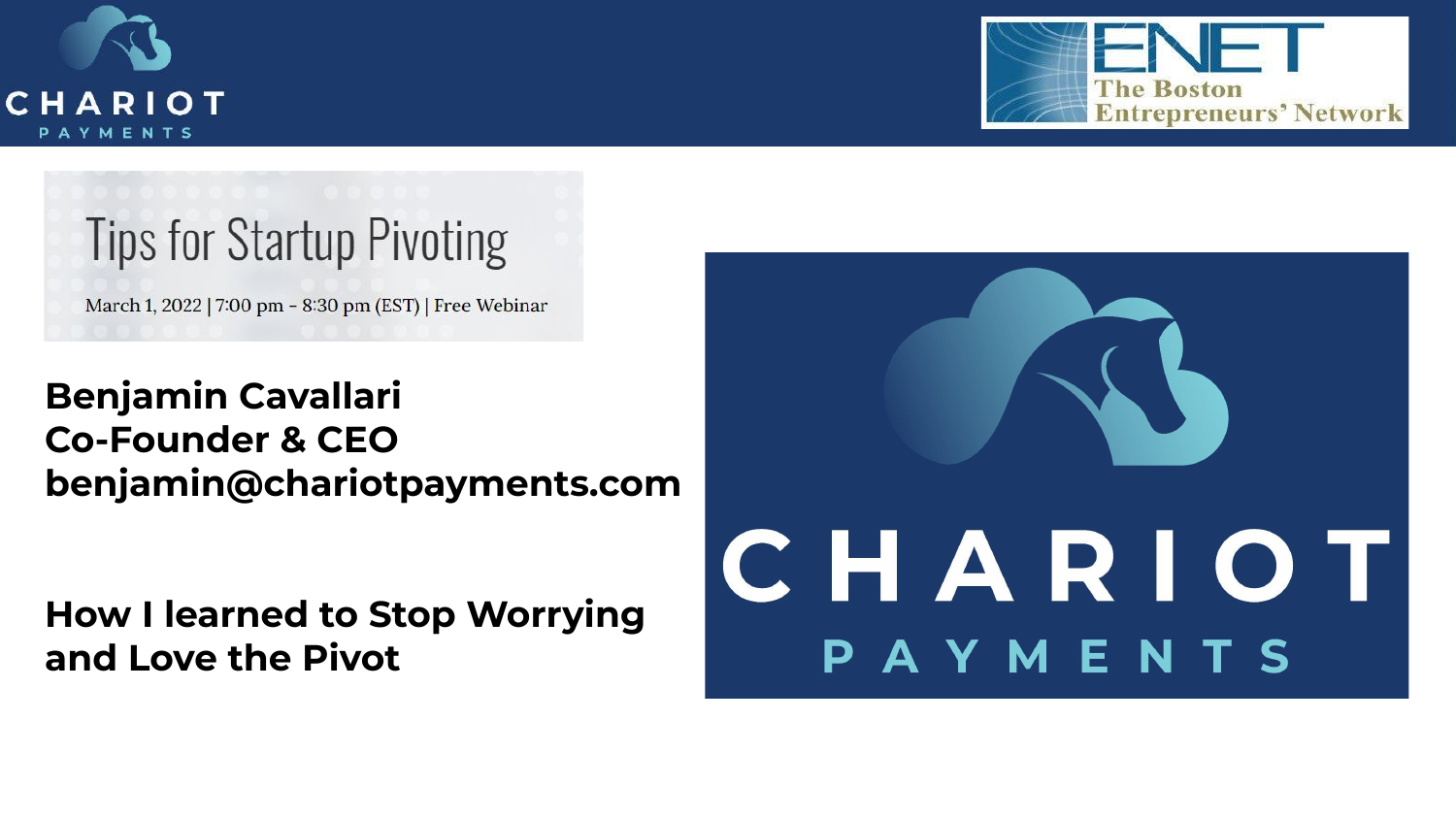



## **Chariot** - Modern, Hybrid, P2P Payments Network built on Distributed Ledger Technology

An abbreviated story of a series of **pivots** that resulted in perfect positioning

- **- Company Timeline**
- **- Lessons Learned**
- 

**- A "Pivotal" Field Guide Companies can't be great until they've (almost) failed - Bill Taylor**

Harvard Business Review - March 2016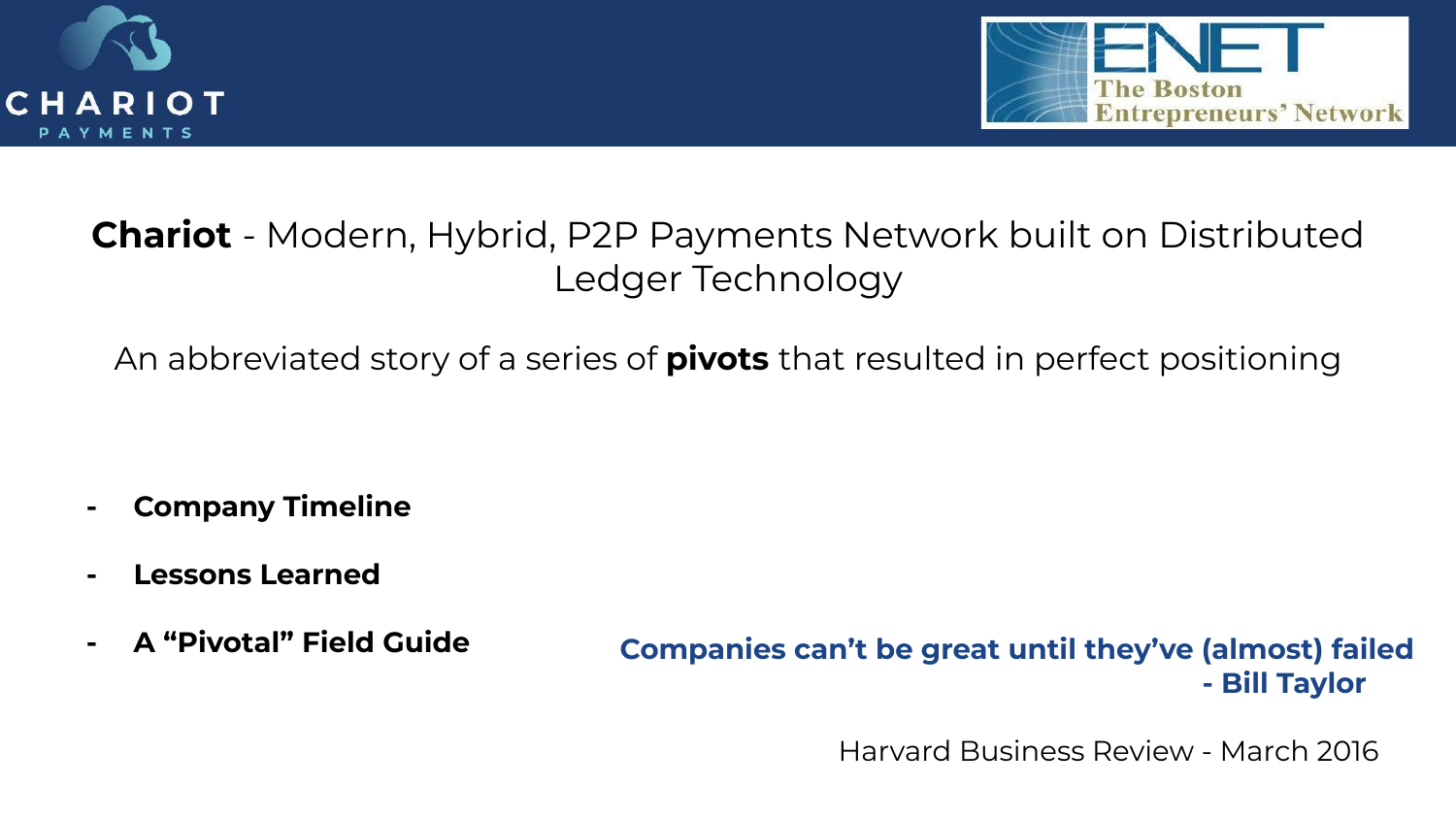

**3**

## **Pivot Timeline**



**2018** Incorporated \$500K Seed BHA Cryptocurrency **Aug 2018 – Aug 2019** DCU FinTech Accelerator **Jan 2019** NACHA Meeting Entered & Lost Contract Bid **Fall 2019** New PMF: "Global Venmo" Very Successful QCFintech SMEs & GTM Desperately Needed… Opened Convertible Note Moving fast into 2020… **April 2020 Pivot Bank Meetings**

**2021 - 2022** Validated PMF + Achievable GTM Bridge Funding Plan Focused Development for 1st Potential Client Multiple Partnership Opportunities Multiple Banking Partnership Opportunities

**Pivot**

Global Pandemic

Rushed Hail Mary Pivot #2

Investors Pull Out

Banking Partner Closes Technology Program No Realistic PMF or GTM

**Pivot**

Management Faced Risk and Resigned

**Remaining Team: Push Forward or Close Up**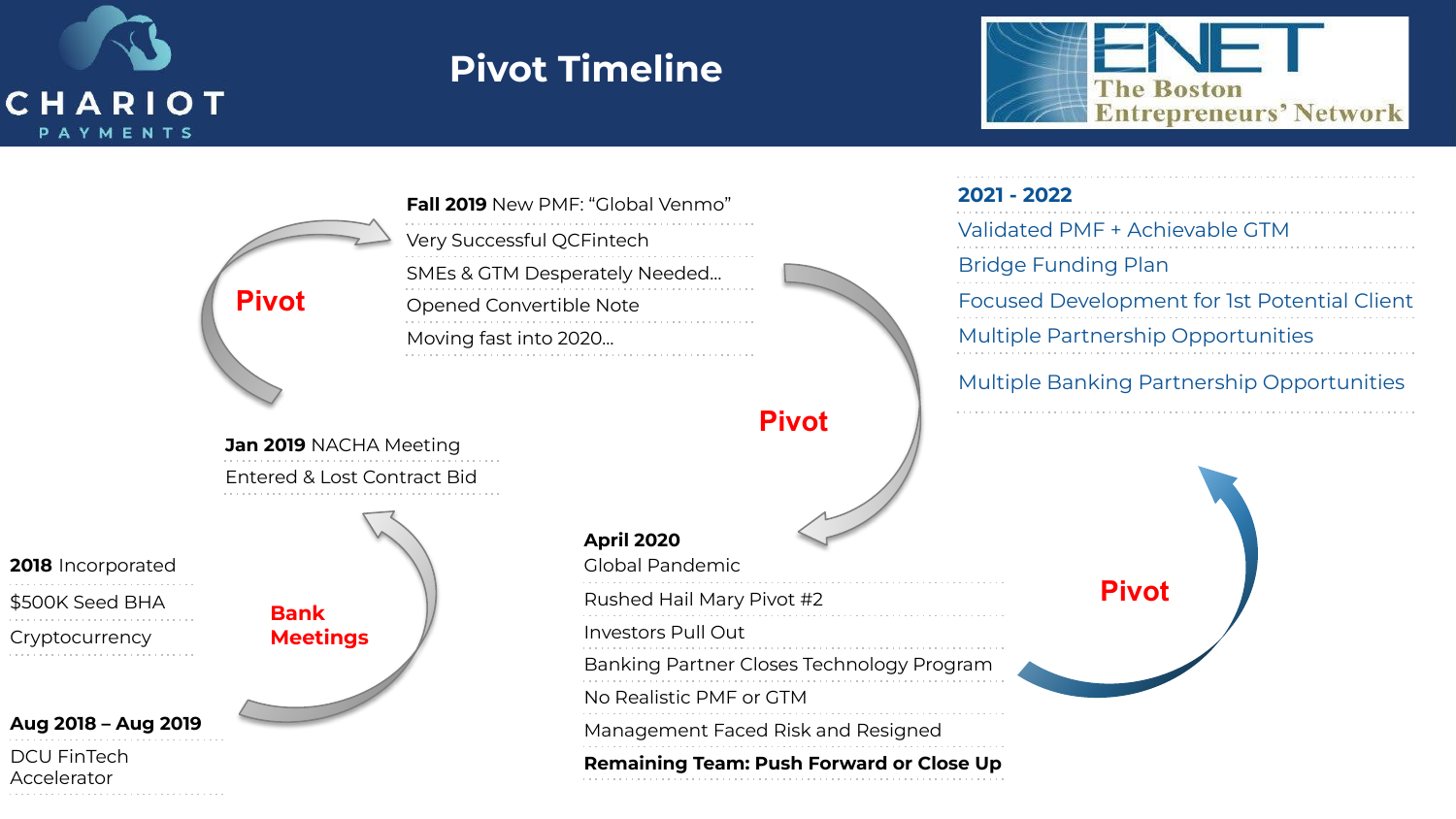



### **Lessons Learned from Multiple Pivots:**

- **- Understand MVP and Barriers to Entry Reduce Friction on any Pivot**
- **- Demonstrate Attainable Beachhead**
- **- Thoughtful Assessment: Be Honest. Understand Why Initial Plan Failed**
- **- Lay It all on the Table and Show What You've Learned.**
- **- Your Core Values Galvanize Investors & Advisors Shine Through Chaos**